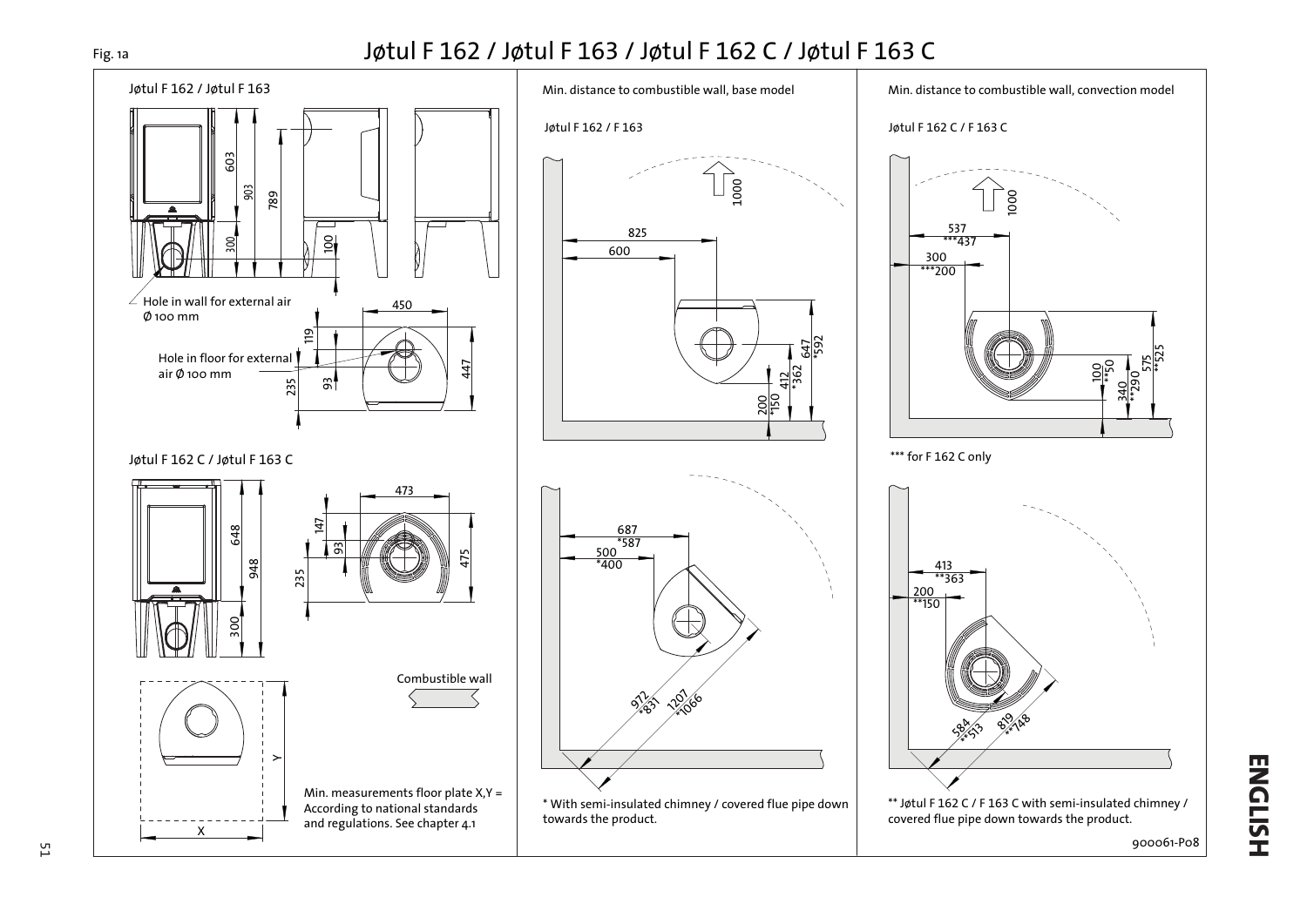

**ENGLISH**